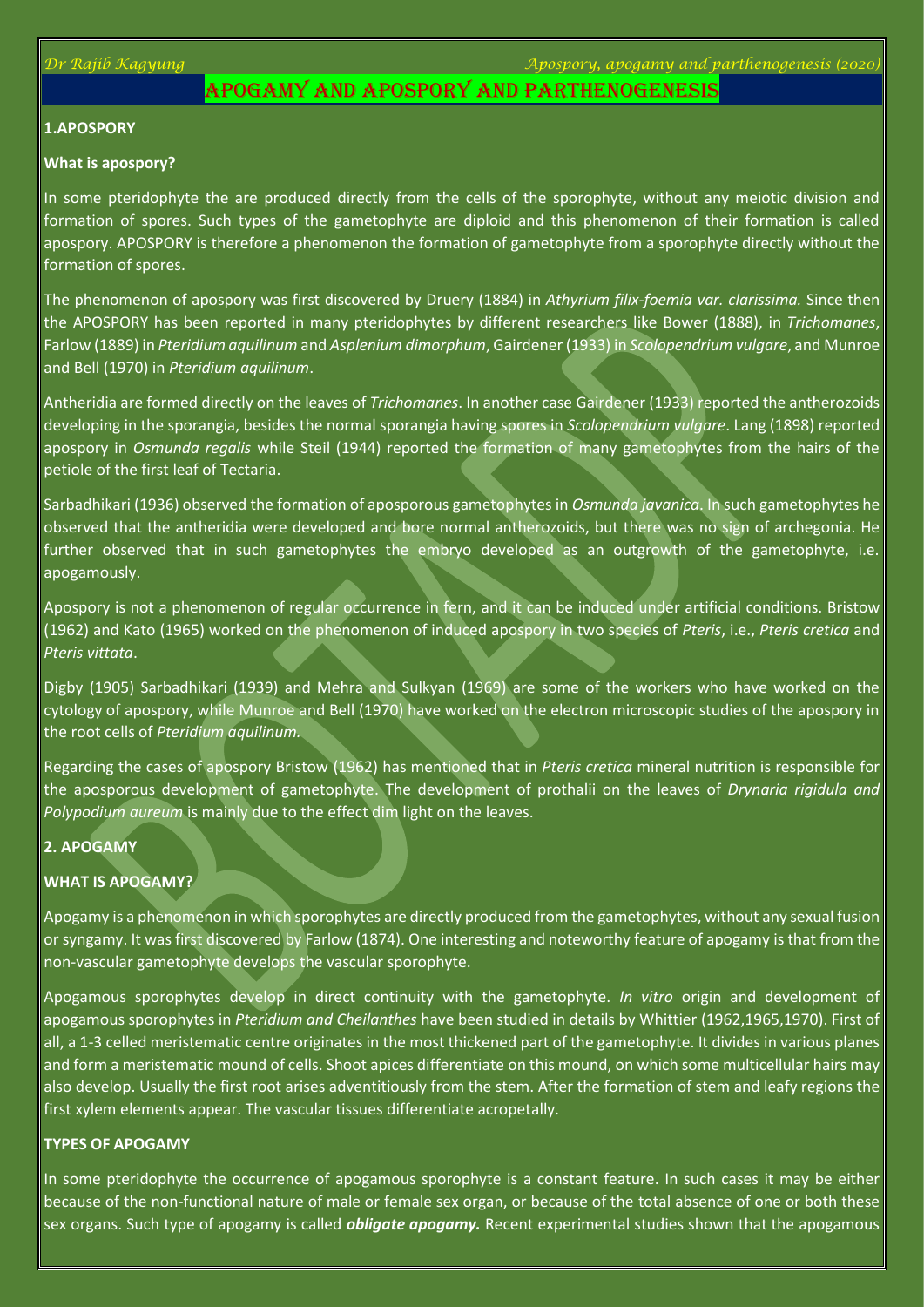#### *Dr Rajib Kagyung Apospory, apogamy and parthenogenesis (2020)*

sporophytes can be induced on the gametophytes having both the functional sex organs. Such type of apogamy is called induced apogamy or facultative apogamy.

## **ARTIFICAL INDUCTION OF APOGAMY**

Lang (1898) induced apogamy in many ferns by growing the gametophyte exposed to the direct illumination. The important factor for apogamy, during summer is high light intensity (Heilbronn, 1910). Freeburg (1957) induced apogamy in *Lycopodium cernuum, L. companatum, and L. selago.* Insufficiency of water for fertilization is responsible for the formation of apogamous sporelings in *Lycopodium.* Growth of roots and buds in *Lycopodium* can be induced by adding coconut milk and sucrose in the nutrient medium (De Maggio, 1964). Whittier (1964) studied induced apogamy in *Pterdium aquilinum and Cyrtomium falcatum,* while Kato (1970) worked on the "induced apogamous sporophyte" in *Pteris vittata*. The production of apogamy in *Pteris vittata* is promoted by addition of gibberallic acid, indole acetic acid, tryptophane or yeast extract in the medium.

Whittier and Steeves (1960) added glucose (1%-2.5%) sucrose in the medium for induction of apogamous sporophytes on the gametophytes of *Pteridium aquilinum.* It was observed by them that the number of the apogamous sporophytes increases by the increasing glucose or sucrose percentage from 1% to 2.5%, but a negative effect is seen, if the percentage decreases from 2.5%. Recently, Rashid (1976) has mentioned that sucrose is more effective than glucose for the production of apogamous sporophytes. He has further mentioned that carbohydrate and mineral nutrition, quality of the light and hormones are the main factors which regulate apogamy.

### **CYTOLOGY OF APOGAMY**

Occurrence of apogamous sporophyte is a common feature of ferns. Apogamous sporophyte arises vegetatively from the prothali, and thus naturally omits the process of fertilization. However, the chromosome number remains the same because of the occurrence syndiploidy before meiosis. (Syndiploidy is process in which doubling of chromosome takes place before meiosis). Obligate apogamous members show a n alternation of 2n (sporophytic) and 2n (gametophytic) generations(Evans,1964), which involve syndiploidy and meiosis, while in normal sexual life cycle of a pteridophyte shows the alternation of sporophytic (2n) and gametophytic (n) generations. Rashid (1976) has mentioned that "syndiploidy followed by meiosis are, therefore, the characteristics of apogamous cycle". These are, however, some well-established exceptions. It has been reported in Ophioglossum by Verma (1956) and in *Polypodium dispersum* by Evans (1964) that there is neither any formation of syndiploidy nor any change in chromosome number. The occurrence of simple meiotic division throughout the life cycle is the characteristic feature of such life cycles. There is neither any genetic recombination nor any process of syngamy or meiosis. Mehra and Singh (1957) reported the absence of pairing of chromosomes at meiosis in *Trichomanes insigne*, a case which has been reported by many other earlier and later workers of apogamy in pteridophytes.

#### What are difference between apospory and apogamy? **Apospory**

- 1. The developmental process of Gametophytes.
- 2. The fusion of male and female gametes occurs.
- 3. The end product of this phenomenon is Gametophyte.
- 4. The Gametophyte is diploid in nature.
- 5. The embryo develops form embryo sac.
- 6. Seen in Anthoceros species. 7. It is a type of apomixis
- 8. Spore formation is not witnessed.
- 9. It is of two types namely haploid apospory and diploid apospory.
- 10. Meiosis cell division is absent.

#### **Apogamy**

- 1. The developmental process of the Sporophyte.
- 2. The fusion of male and female gametes doesn't occur.
- 3. The end product of this phenomenon is sporophyte.
- 4. The sporophyte is haploid in nature.
- 5. The embryo develops from Synergids or antipodal.
- 6. Seen in Funaria species.
- 7. It is a type of apomixis.